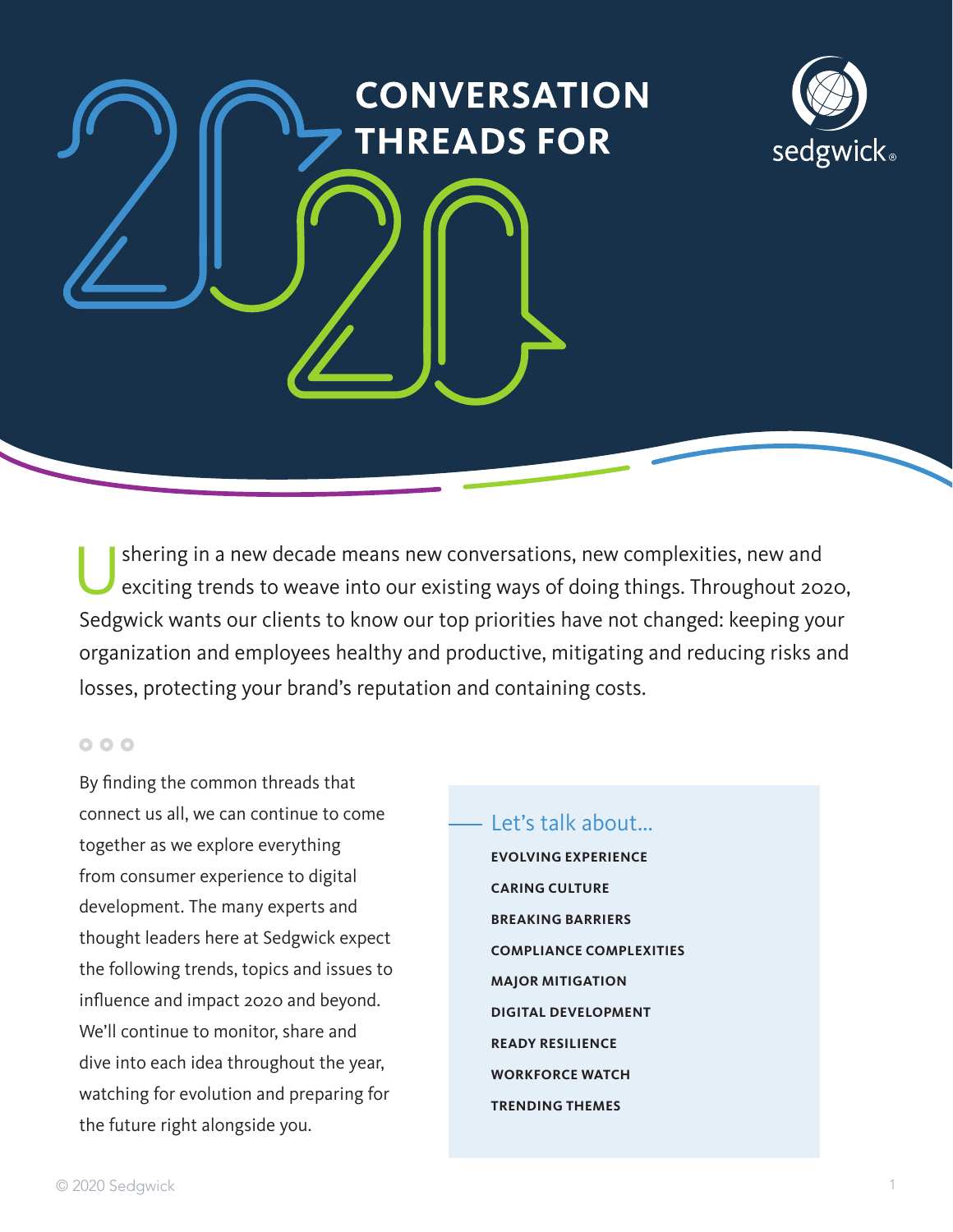### Evolving experience

*Pairing digital-first technology with human-centered solutions will continue to help improve the claims experience and simplify the process for consumers.*

#### **CONVERSATION THREADS:**

- Cloud-based technology and easy-to-use interfaces continue to grow and provide peace of mind for clients and consumers when faced with product recall scenarios. Auto adjudication technology is coming that will make it possible to scale up within hours to accept and process thousands of recall, warranty or other simple cases based on integrated rules engines.
- Valuable self-service tools help injured employees, individuals out on leave or liability claimants stay engaged, providing a real-time view of activity and improving recovery and resolution time. Consumers can refine their claims experience by choosing their communication preferences.
- In the international landscape, consumers are looking for leading technology that offers real-time access to information from carriers.
- Additionally, integration as a running theme goes beyond just integration of casualty and disability programs – it's now about a simpler user experience and connecting consumers to the right resources at the right time. The idea of a one-stop shop can span integration of systems, intake, data, contacts, best practices and more.



Continuous investment in technology, evolution of our own tools, and education of adjusters and the workforce is necessary as we respond to the pace of change as well as the expectations of today's consumers. These ongoing strategies support a singular experience that simplifies and enhances the customer experience, while at the same time driving consistency, efficiency and outcomes for organizations.



## Caring culture

*Across the claims spectrum, adjusters are evolving into partners and advocates for the consumer, offering claims expertise and assistance with a focus on empathy and compassion.*

#### **CONVERSATION THREADS:**

- Advanced programs are being introduced to address specific needs with specialized care. One example is crisis care, which helps employers respond to violent workplace events, catastrophic injuries and complex claims by providing employees with a single resource for clinical guidance and medical care. Managed care options now include special tracks for those in need of surgery nurse programs, behavioral health services, pharmacy support and more. In another example, trained liaisons can be integrated to walk consumers with dementia through the property claims process.
- Keeping people healthy and productive is about more than just physical and mental health. Employers are thinking about the financial health of their employees (or the lack thereof) and the impact this has on work and productivity. A higher level of advocacy can help alleviate stress and absenteeism, including guidance on early pay programs, student loan programs, and assistance in care coordination and planning for employees with caregiver responsibilities.
- Physical therapy is trending; we are seeing an increase in the percentage of files receiving treatment early in the claim. This is good news as those claims have a lower propensity for surgery and opioid use; however, we are watching the trend from an initial cost perspective.
- State drug formularies are becoming increasingly common in the U.S. as officials continue to battle prescription drug abuse.
- Litigation management strategy is shifting into prevention mode; when advocacy is emphasized at the onset of a claim, we see far fewer litigated claims and, when combined with legal bill review, a scorecard approach and attorney benchmarking, we achieve better outcomes in litigated cases.
- More clients are asking about utilization review (UR), which is proving to be instrumental in protecting against unnecessary medical care and facilitating a safe recovery, particularly when evaluated in relation to litigation management. We're finding through analysis of our book of data that UR is not, as perceived by some, a trigger for increased legislation.

As a culture of advocacy permeates our interactions with consumers, it continues to reduce friction and costs, and contribute to a more positive experience and more favorable outcomes.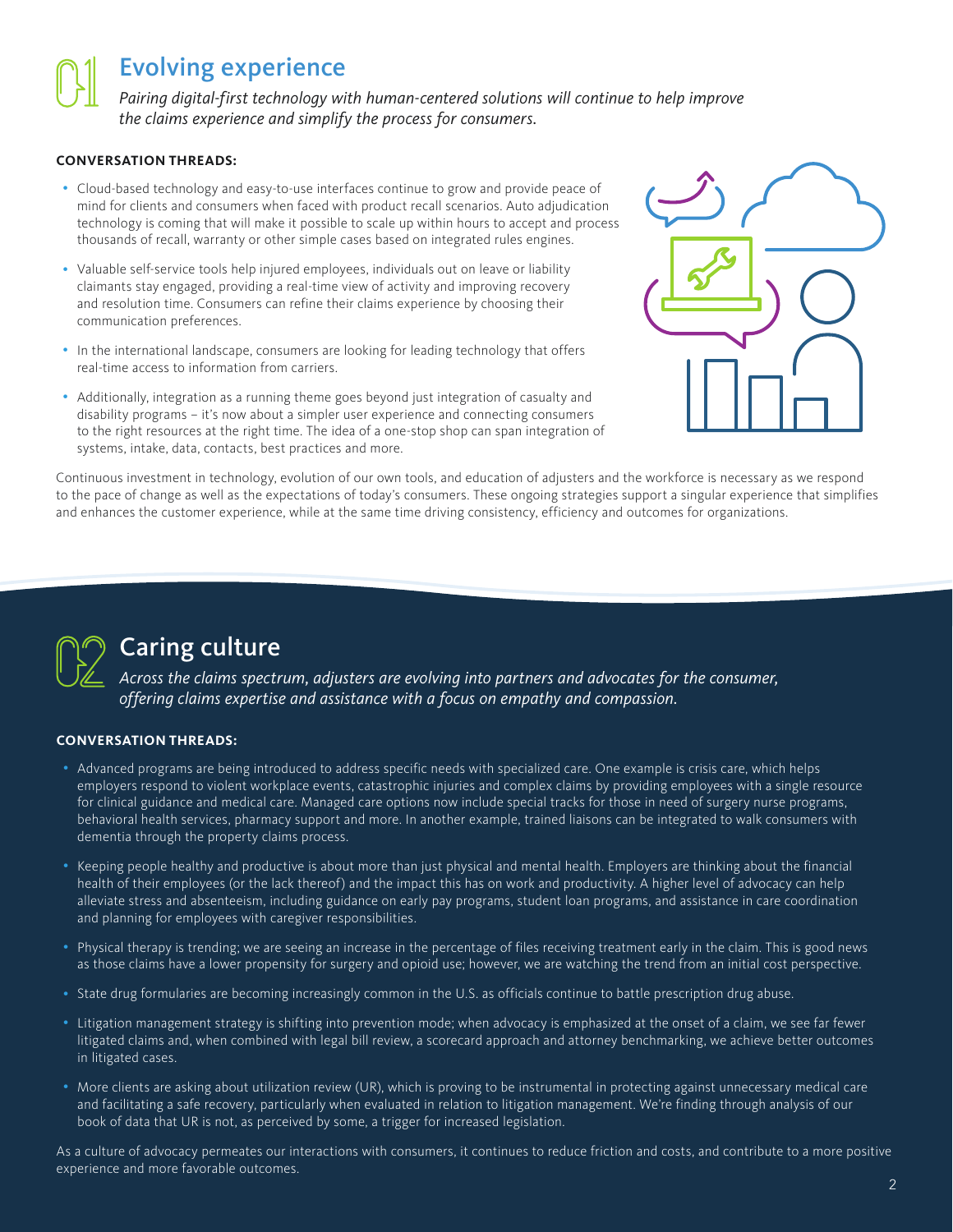### Breaking barriers

*From the point of need, throughout a claim and through to resolution, our industry continues to shine a light on ways to reduce and break down barriers to care for injured individuals, as well as removing inefficiencies that can slow down resolution of property claims.* 

#### **CONVERSATION THREADS:**

- Access to providers may prove to be the most impactful issue for workers' compensation in the years ahead. Shortages in the healthcare workforce, particularly the mental health field, have become a concern as these experts are essential to providing holistic care, combatting opioid issues and supporting the health of an aging population.
- Virtual care is becoming more common as a means of speeding access to providers especially in areas where experts are in shorter supply or higher demand – and it is delivering results for early adopters. As we understand more about which types of injuries, conditions and exposure events are most appropriate for the use of telemedicine, how do we encourage greater adoption?
- Concierge services are expanding beyond whole health advocacy and now incorporate additional ways to make life easier for those in need. For casualty and disability claims, that could be anything from finding ways to support everyday activities like grocery shopping and getting to and from appointments. For absence and productivity management, it could include offering backup childcare, caregiver resources or home repair networks. For property claims, it can include streamlining the repair process and connecting specialized resources like building consultants and forensic accountants.
- Global companies are looking for ways to set a consistent standard around the world in benefits and care for workplace injuries, leave programs, absence management, travel claims and more. Centralized global intake is a starting point, enabling simpler interactions with consumers, easier exchange of information between teams and more robust tracking. But one question is how can we help establish an auditable standard for adjusting, while adapting for local customs and considering fairness across regions?

These cases emphasize the need for connection, collaboration and communication. Connecting the right resources at the right time will improve the consumer experience, control costs and lead to even better outcomes.



## Compliance complexities

*Business owners around the world may face different compliance challenges, but they all are concerned with how to stay on top of regulatory changes, streamline their processes, create stronger work environments, maintain safety and keep compliance simple.*

#### **CONVERSATION THREADS:**

- In the U.S., the pace of change for continued expansion of paid leave programs including family and medical leave, paternity leave, caregiver leave and more is creating a need for employers to take a closer look at their insourcing vs. outsourcing approach.
- Variation in the global and regional patchwork of cyber security and data privacy laws which continue to expand – exacerbates already complicated compliance risks and costs for employers.
- Despite 30 years of the Americans with Disabilities Act, employers still have many questions. Businesses can benefit from continued education, administrative support and legal guidance to simplify the complex rules and regulations at the intersection of disability and leave programs. In addition, reinforcing interactive process protocols and understanding that there is no onesize-fits-all solution for accommodations will help ensure employees have access to specialized programs tailored to their needs.
- With inconsistent federal and state regulations, marijuana usage and its impact on the workforce continues to be a complicated issue in the U.S. Challenges around coverage, clinical guidance, workplace safety, workforce testing, and liability related to both recreational and medical marijuana usage will remain top issues in the coming year. Perhaps countries with established and emerging policies on marijuana usage can provide guidance as we focus on the individual within the broader scope of workplace safety.
- Building owners and the construction industry are weighing compliance challenges, remediation costs and coverage shortages as they face a combustible cladding crisis in some parts of the world, particularly Australia and the U.K. As the impact of the issue spreads, businesses are also bracing for project delays, job losses, business interruption and relocation considerations.

In a confusing and complex environment, support is key. This can include ongoing education for employees and managers as well as identification of partners and resources to provide reliable direction and advice.

**STREAMLINE PROCESSES**

**REGULATORY CHANGES**

**STRONGER WORK ENVIRONMENTS** 

> **MAINTAIN SAFETY**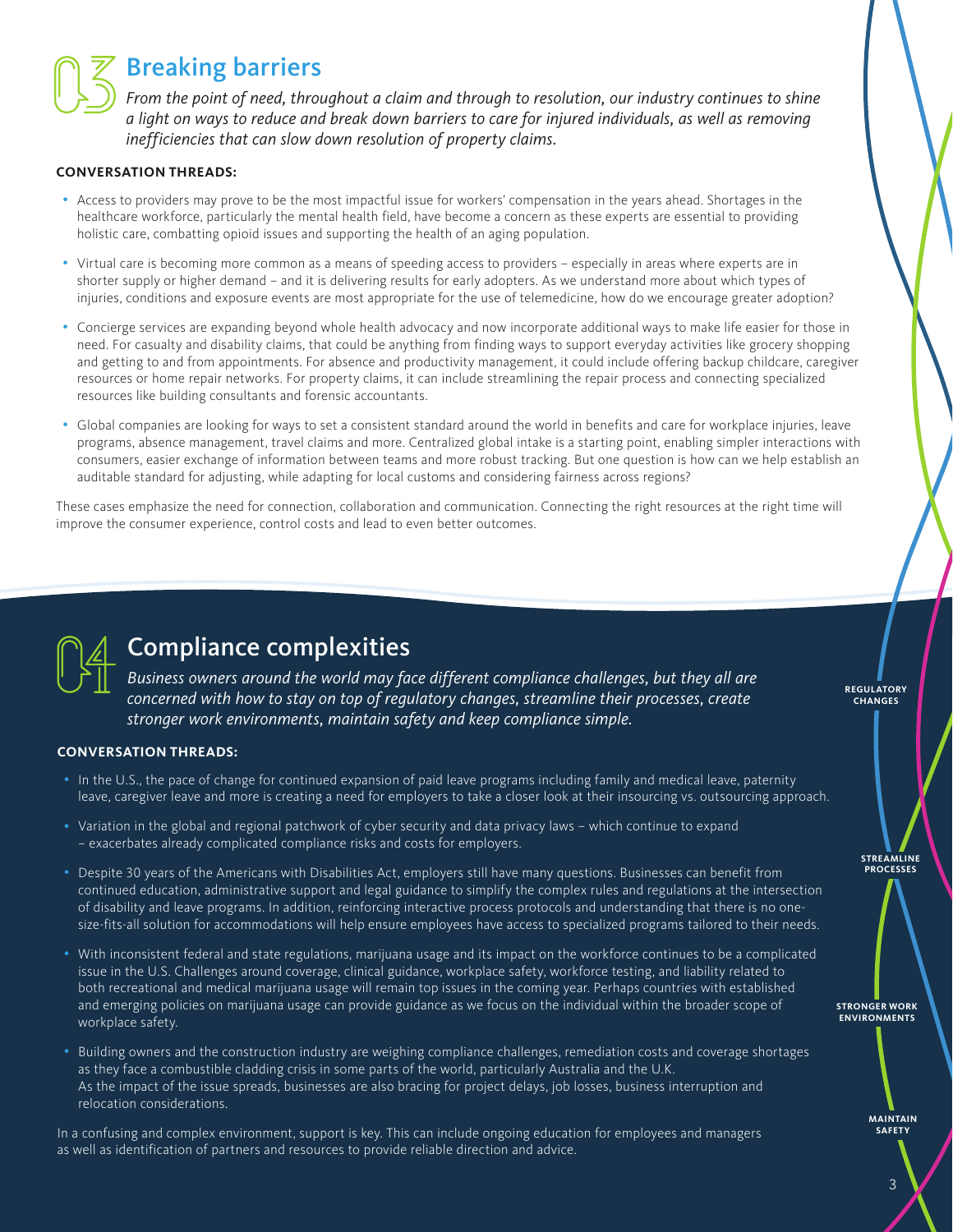### Major mitigation

*Major and complex losses are becoming an increasing concern for all lines of business. When facing extreme weather events, crisis management situations, the impact of "nuclear" verdicts and other precedent-changing forces, the question is, "How can we prepare for the unexpected?"* 

#### **CONVERSATION THREADS:**

- Pre- and post-loss preparedness is becoming even more critical as we constantly try to outsmart natural disasters and major events. Innovative catastrophe models in the property claims arena can assess potential exposure to natural events, access real-time policies and identify opportunities for integrating resources like building consultants or engineers to help mitigate the risks.
- From high-profile cases involving opioids and other prescriptions, pesticides, head trauma, gun violence claims, malpractice and allegations of impropriety, the mounting severity of high-stakes and high-cost cases can affect the severity of future claims.
- 
- With recent, groundbreaking court decisions as a backdrop, product liability exposure has become a growing concern. To what extent is a retailer responsible for the products sold in their physical locations, as well as in an online marketplace? The courts are opening up a realm of possibility for lawsuits and challenges, as well as increased exposure for retailers and third-party vendors, particularly those without adequate coverage.
- Marine exposures are becoming even more complex when factoring in the many elements of claims from employers' liability to environmental issues and other specialty risks, and the need to comply with conflicting international and domestic maritime laws. Further, as the future of marine technology becomes reality, with ships becoming more autonomous, the industry will face new safety and cyber threats.

The potential for major and complex losses continues to grow as we face existing and emerging risks. Technology improves the way we prepare and respond, and preparedness is key. Aligning the right resources ahead of time makes response and mitigation less stressful in the moment and more successful in the end.

## Digital development

*Digital evolution forces us to rethink the claims process as we know it. With the next wave of technology, we will see big changes in the way adjusters work, reducing cost and delivering faster and smarter response.*

#### **CONVERSATION THREADS:**

- Artificial intelligence (AI) continues to disrupt our known processes and redefine the claims path. AI can now comb through data and notes and prescribe action; it can identify when – and which – clinical resources should be used for the best outcomes; it can support return to work (RTW), analyzing body mechanics to create functional job descriptions. However, AI does not replace the human element within our industry; it informs decisions, helps appropriately direct resources, and enhances our ability to respond and react.
- Care models are evolving to include the broader scope of health tech including digital health, virtual health/telemedicine, mHealth (app-based and mobile health tools), AI and machine learning – as well as its use case in preventative care, disease management and overall well-being. Now that we are seeing greater implementation within group health, it's important to talk about what this means for workers' comp, disability, leave and beyond.



- Advanced tools for behind-the-scenes connectivity, including web services and application programming interface (API) technology, are opening up new options for seamless claims system interaction and integration of external support services.
- There is a prevailing need to update older, legacy infrastructure and hardware to capitalize on technologies such as AI, machine learning and the Internet of Things (IoT), while also protecting against system vulnerabilities and cyber risks.
- Advanced analytics and the value of data will influence future reporting for customers, brokers and risk managers, and challenge existing conventions, moving from traditional diary management to measurement of outcomes and benchmarking for program success.

We are only starting to see the impact of more prevalent and capable mobile technology, health tech, advances in APIs and telematics, and tangible tech like autonomous vehicles, drones and wearables. It will take investments in time and resources, but we can look for continued improvement in the speed of resolution, communication, connectivity and the overall user experience.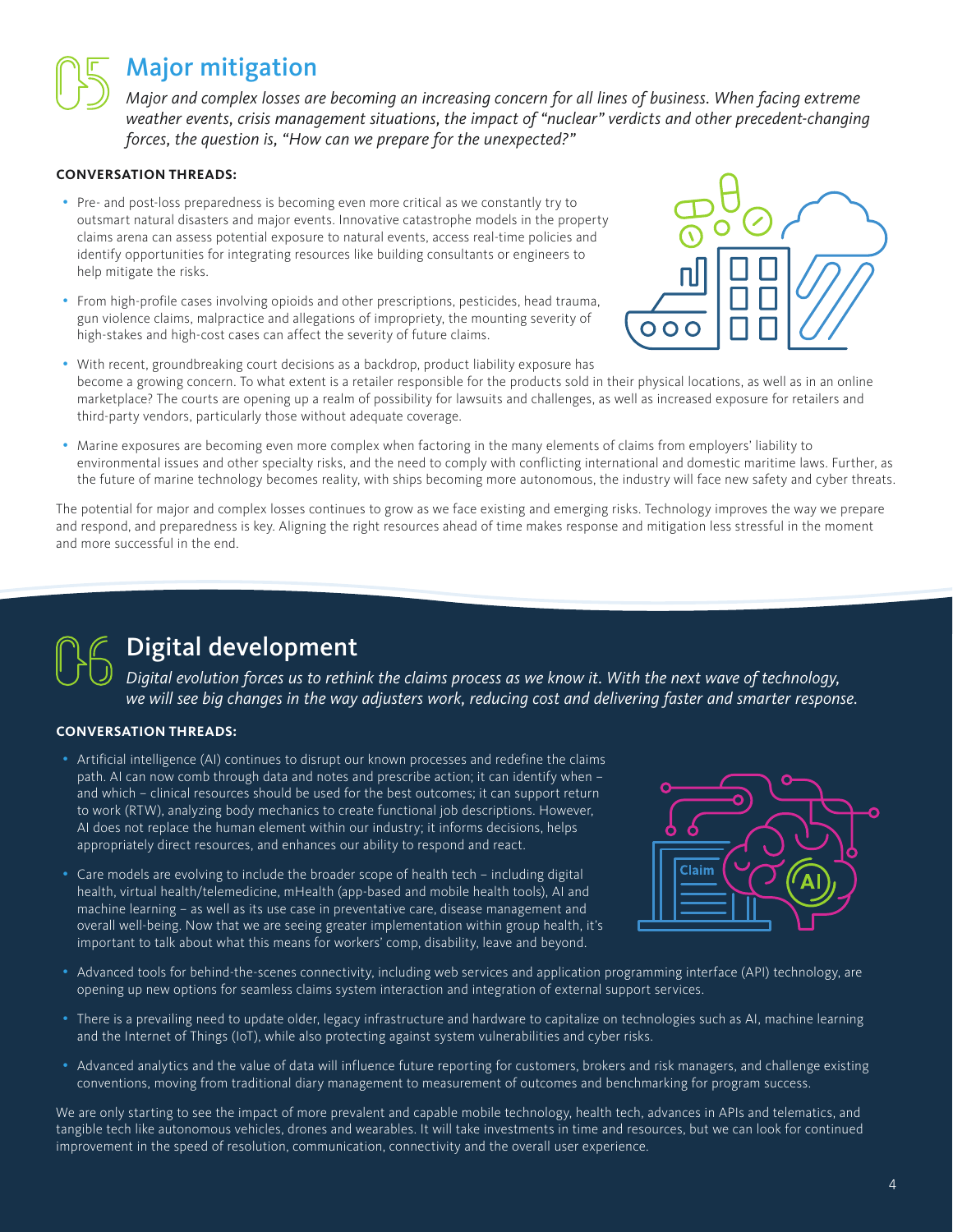### Ready resilience

*No matter the reason for a claim, whether property, casualty, benefits, marine or any other type, or where it happens around the world, developing the ability to recover quickly is a common theme.*

#### **CONVERSATION THREADS:**

- Whether responding to natural or manmade catastrophes or severe accidents or incidents, employers must take proactive steps for emergency preparedness. Disaster recovery planning is a gap area for many; pre-planning can include action plans, communication plans, advanced alignment of crisis resources, repair networks and other partners.
- Cyber resilience is moving to the forefront as businesses become ever more dependent on technology in order to function and their exposure to cyber risks is heightened. Organizations must continue to anticipate cyber attackers' objectives and implement prevention measures like cyber hygiene policies for their workforce; they also must shift the focus toward cyber resilience and brand protection measures in the event of an attack.
- Mental health and wellness is another area where resilience comes into focus resources and guidance can be valuable in support of any workplace accident, life event, catastrophic situation, motor accident or property loss.
- Work/life balance is important for health, but few employers help their employees manage this challenge well; with burnout now classified as an ICD-11 occupational condition, resiliency training may be a useful tool to help employees cope.

In our industry, we are well-equipped to provide the right guidance, tools and support to help our clients and consumers bounce back when faced with challenges. Businesses need to find ways to stay agile and responsive; choosing the right partners and resources will make a big difference.



### Workforce watch

*We've talked about changing workforce demographics and ways to attract and retain talent for years… but that doesn't change the fact that these are still key issues – for the insurance industry and beyond. What strategies are gaining viability in addressing ongoing productivity challenges?*

#### **CONVERSATION THREADS:**

- Many industries across the world are facing talent shortages as the population ages, immigration patterns change and demographics shift. This talent gap becomes even more evident when considering the mismatch of skills required for available positions as compared to the capabilities or preferences of the labor pool. Protégé programs, apprenticeships and on-the-job training initiatives – especially those focused on technology – are gaining in popularity for succession planning and generation-to-generation knowledge transfer.
- We have a responsibility to serve a more diverse range of consumers than ever before, not only with four and five generations represented in the workplace, but also considering diversity in culture, gender identity, political and religious ideology, and more.
- In an aging population, the prevalence of chronic conditions is expected to grow along with healthcare spending. And with a significant percentage of older workers choosing to remain active in the workplace, the use of evidence-based medicine to understand the causation of claims will be increasingly important. Additional steps in the investigation and clinical triage process may be needed to help clarify the injury and ensure employees receive appropriate care.
- The recent passage of Assembly Bill 5 in California will fundamentally change the state's gig economy, including how the flexible workforce is classified and paid. This new law may have a sweeping effect on other states, particularly as it impacts benefits and compensation challenges.
- For the at-home workforce, it's important to address safety, ergonomics, security, liability, transparency, engagement, reporting and tracking. When used as part of the RTW process or as an accommodation, how are work-from-home options most effective?
- RTW and modified duty programs are gaining renewed interest in support of both physical and mental recovery our data shows a 25% increase in claims with RTW services over the past two years. Many employers are focused on developing more robust functional job descriptions to support transitional work. And employers with limited on-site opportunities are looking to not-for-profit organizations for placement options.

Caring for the workforce and addressing labor shifts and productivity challenges will continue to be part of the conversation. It's our responsibility as an industry to share our ideas for innovation and growth.